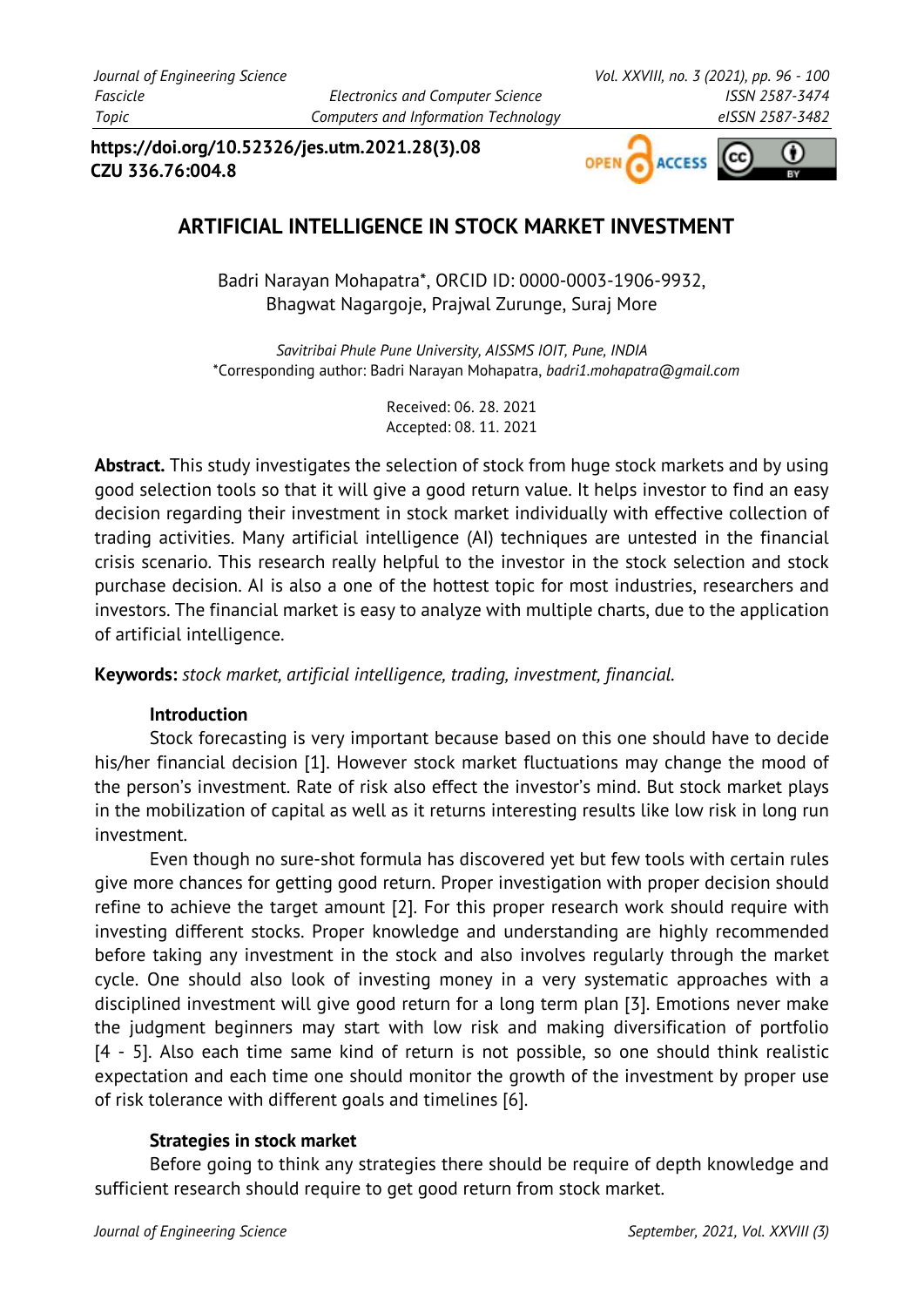Strategies like fundamental analysis, technical analysis, growth investing, qualitative analysis, buy and hold, averaging down, any one strategies may be best for the stock market [7]. One should have to know how to avoid risk and will get the benefits from stock market. Even one have small amount of money but can start investing in share market. Diversifying strategies simple means that investor money will not be in a single basket, but that money is spreading for different sectors. Daily basis technical analysis and for long term fundamental analysis are good.



**Figure 1.** Prediction based on AI.

# **AI Tools**

In today's market so many tools which will give indication of stock market like onbalance volume, accumulation, aroon indicator, RSI, MACD, Etrade, Trade station, Market gear, meta stock, stock charts and many more [8].

Simulations tool like trade station, TD Ameritrade, Invest opedia and virtual stock exchange which helps the capitalizes for analysis in the market.

Risk–Reward Ratio is a non linear approach to access the risk/reward, by divide the net profit with by the price of your highest risk [9]. Some interesting analysis can be possible through MACD, Moving average and parabolic sar [10 - 12].Machine learning also plays a important parameter [13]. AI based prediction can be visualize from figure 1.

# **AI in stock market**

In artificial intelligence analysis it helps to provide results for each and every milliseconds. AI have started the magical role in trading. It gives information with accurate and quick by prediction of stock prices by using the previous historical data. Basically it combines the community of trading and by scanning all the trading as a result it perform better.

Even if many companies use AI to make benefit for the economies like Amazon uses AI for product recommendation to customer. Through AI Netfix make different content creation based on this artificial Intelligence and make an huge demand on the current scenarios. Companies are adopting AI for different sectors like low AI adoption for travel/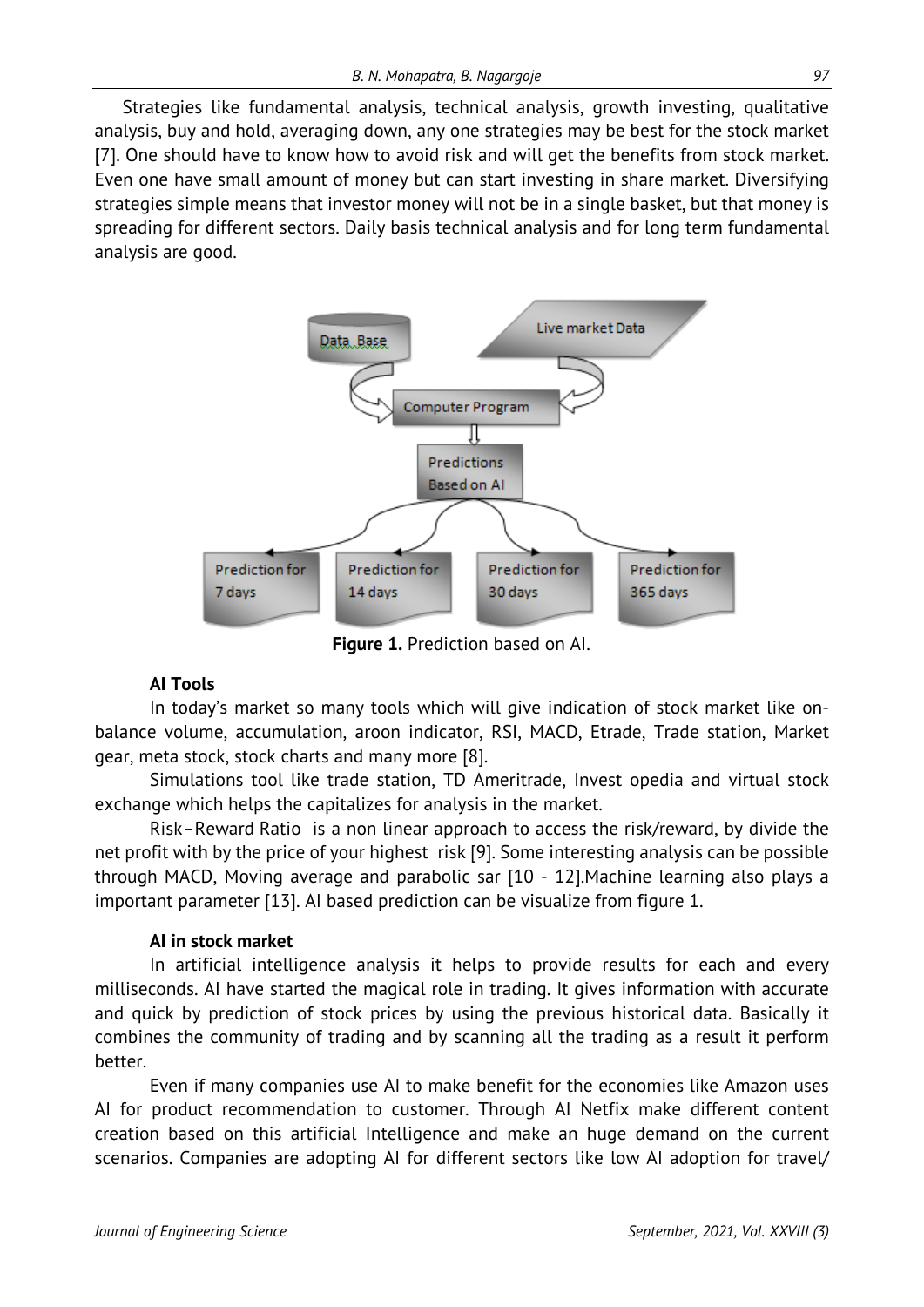Tourism, education and health care system. basically retail and media, entertainment uses medium AI adoption. For automation and for finance services uses high AI adoption.

In financial for portfolio management AI techniques can help and improve the performance. Now a day's the ability of AI make it as essential for trading. AI helps in model validation, back testing, trading, portfolio composition also helps to finding the fraud detection in financial services.



**Figure 2.** Moving average.



**Figure 3.** Parabolic Sar.

Different type moving average can be calculate by using tool, figure 2 shows for moving average strategies and figure 3 represents parabolic sar. Parabolic sar signals when close crossing buy or close crossing below sell.

Trading decision can be success especially when there will be a technical analysis. Technical analysis also help to understanding the core concept of trading.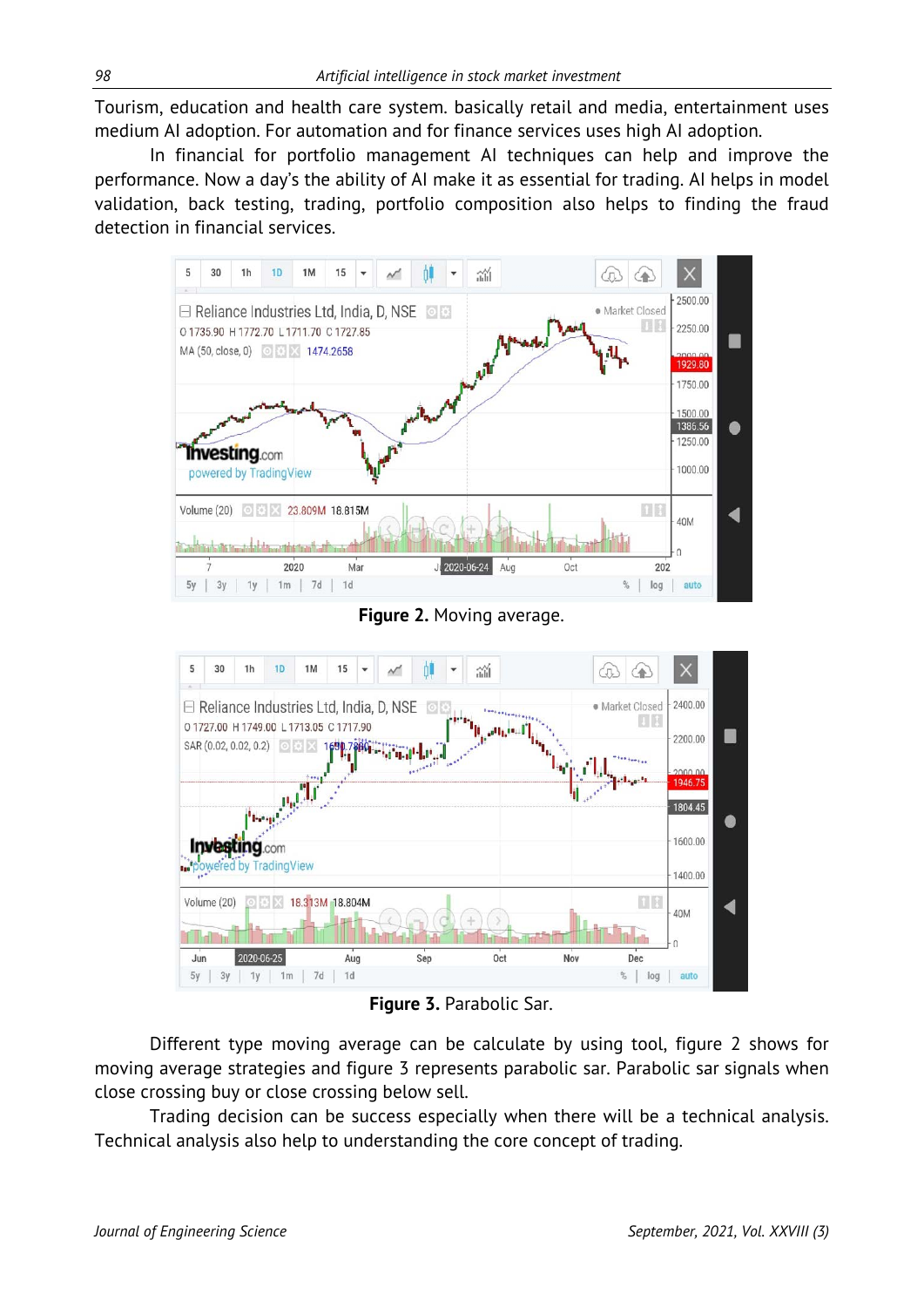| 5  | 30                                    | 1h | 10                   | 1M                                                                                                                    | 15 |     |  |  |  |  | $2\%$ |  |              |        | යා<br>$\left( \frac{1}{2} \right)$ |                    |  |
|----|---------------------------------------|----|----------------------|-----------------------------------------------------------------------------------------------------------------------|----|-----|--|--|--|--|-------|--|--------------|--------|------------------------------------|--------------------|--|
|    |                                       |    |                      | ⊟ Reliance Industries Ltd, India, D, NSE<br>01448.15 H 1449.70 L 1416.30 C 142105 -- 124-FL                           |    |     |  |  |  |  |       |  |              |        | · Market Closed                    | 2250.00            |  |
|    |                                       |    |                      | Avenue Tr                                                                                                             |    |     |  |  |  |  |       |  | <b>LA CU</b> |        |                                    | 1946.75<br>1765.57 |  |
|    | Investing <sub>con</sub>              |    | Wered by TradingView |                                                                                                                       |    |     |  |  |  |  |       |  |              |        |                                    | 1500.00            |  |
|    |                                       |    |                      | MACD (12, 26, close, 9) 0 2 20.7531 40.3971 61.1502                                                                   |    |     |  |  |  |  |       |  |              |        | 88 B                               | 100,0000           |  |
|    |                                       |    |                      | <b>Millions aggregates and continues were continuous aggregations of the aggregates of the property of the second</b> |    |     |  |  |  |  |       |  |              |        |                                    | 0.0000             |  |
|    | 15.331M 26.195M<br>Volume (20)<br>00X |    |                      |                                                                                                                       |    |     |  |  |  |  |       |  |              | 53 S C | 50M                                |                    |  |
|    | 2020-05-26                            |    |                      |                                                                                                                       |    | Aug |  |  |  |  | Oct   |  |              | Dec    | 2021                               |                    |  |
| 5y | 3y                                    | 1y | 1m                   | 7d                                                                                                                    | 1d |     |  |  |  |  |       |  |              |        | log                                | auto               |  |

**Figure 4.** Moving average convergence divergence.

Profitable trading set up can be made by MACD (Moving average convergence divergence). All the figures 2, 3 and 4 represents the reliance industries ltd India NSE, so all type of analysis can be performed within few seconds through the analysis tool.

By using artificial intelligence, smart trading can be possible, which is very fast and accurate to analyze different pattern with high speed. It does not need any human intervention. Even in millisecond it gives result without require of human inputs.

Comparing between two stocks can be easily predicted. For an example considering two shares comparison of reliance and Larsen, which is shown in figure 5.



**Figure 5.** Easy comparison of two shares.

Now companies like Google, Microsoft and Netfix and many more uses AI to improve product design and gain strategies.

Now a days AI and ML play a key factor behind the existing stock. It is also started helping chatbot trading. Tt really helps to analyze massive data.